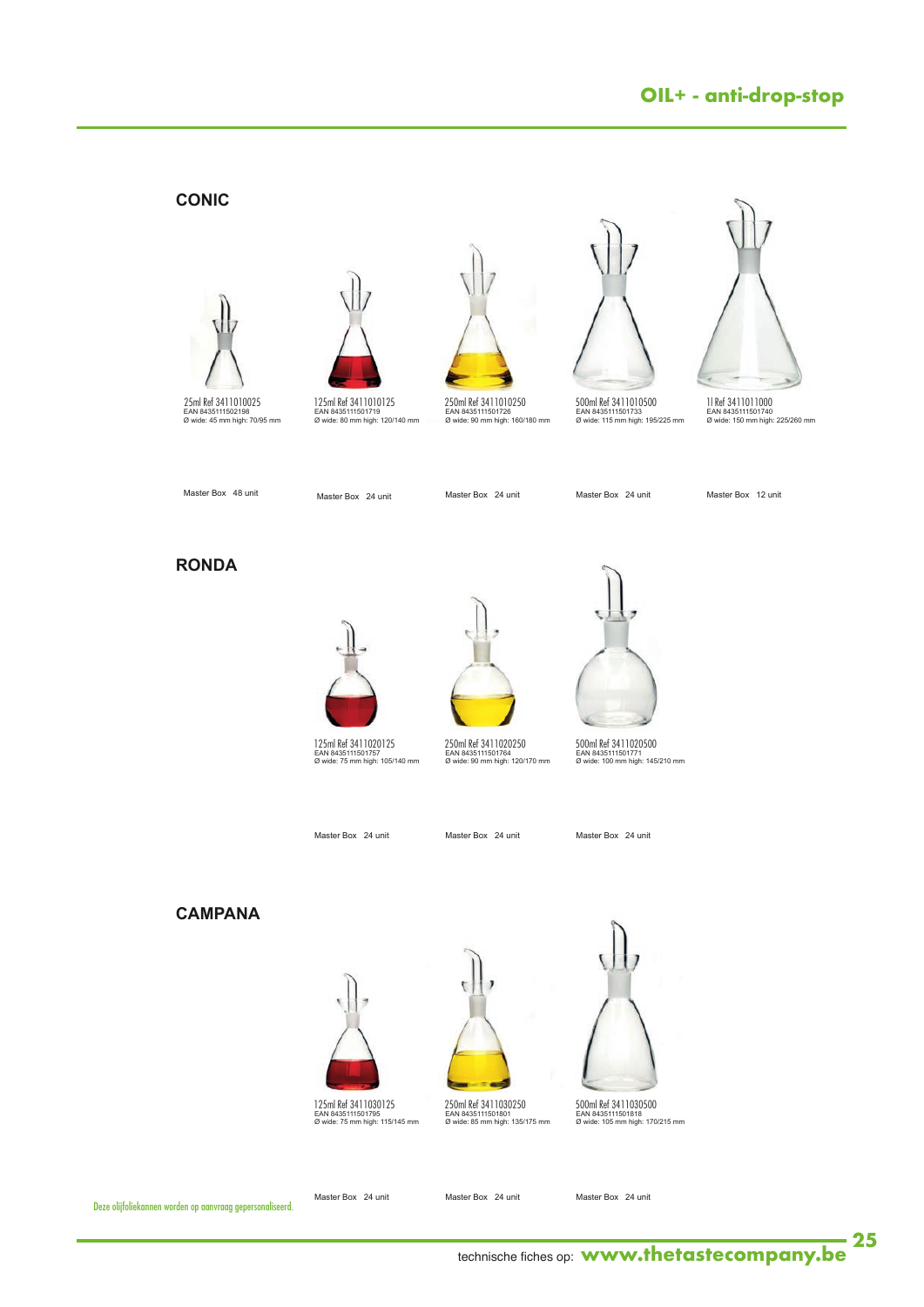## **OLIJFOLIEKAN - anti drop stop**

#### **DUNA**







**500 ml Ref. 34060500** EAN 8435111501610 Ø wide: 90 mm high: 170/220 mm **250 ml Ref. 34060250** EAN 8435111501603 Ø wide: 70 mm high: 140/175 mm 125ml Ref 3411060125 250ml Ref 3411060250 500ml Ref 3411060500

Master Box 24 unit

Master Box 24 unit

Master Box 24 unit

**CILINDRIC**



**250 ml Ref. 34050250** EAN 8435111501856 Ø wide: 50 mm high: 165/225 mm 250ml Ref

Master Box 24 unit

#### **DOUBLE**



**250 ml Ref. 34070350** EAN 8435111501665 Ø wide: 100 mm high: 225/260 mm 250ml Ref

Master Box 12 unit





**250 ml Ref. 34990250** EAN 8435111501870 Ø wide: 18 mm high: 85 mm

500ml Ref 34 I 1990500<br>EAN 8435111501887<br>Ø wide: 28 mm high: 105 mm 250ml Ref 3411990250 500ml Ref 3411990500

**Salt Shaker**



**Pablo Bright Ref.**<br>EAN 8435111500231<br>Ø wide: 35 mm high: 95 mm



**Boro Ref.**<br>EAN 8435111502235<br>Ø wide: 35 mm high: 95 mm